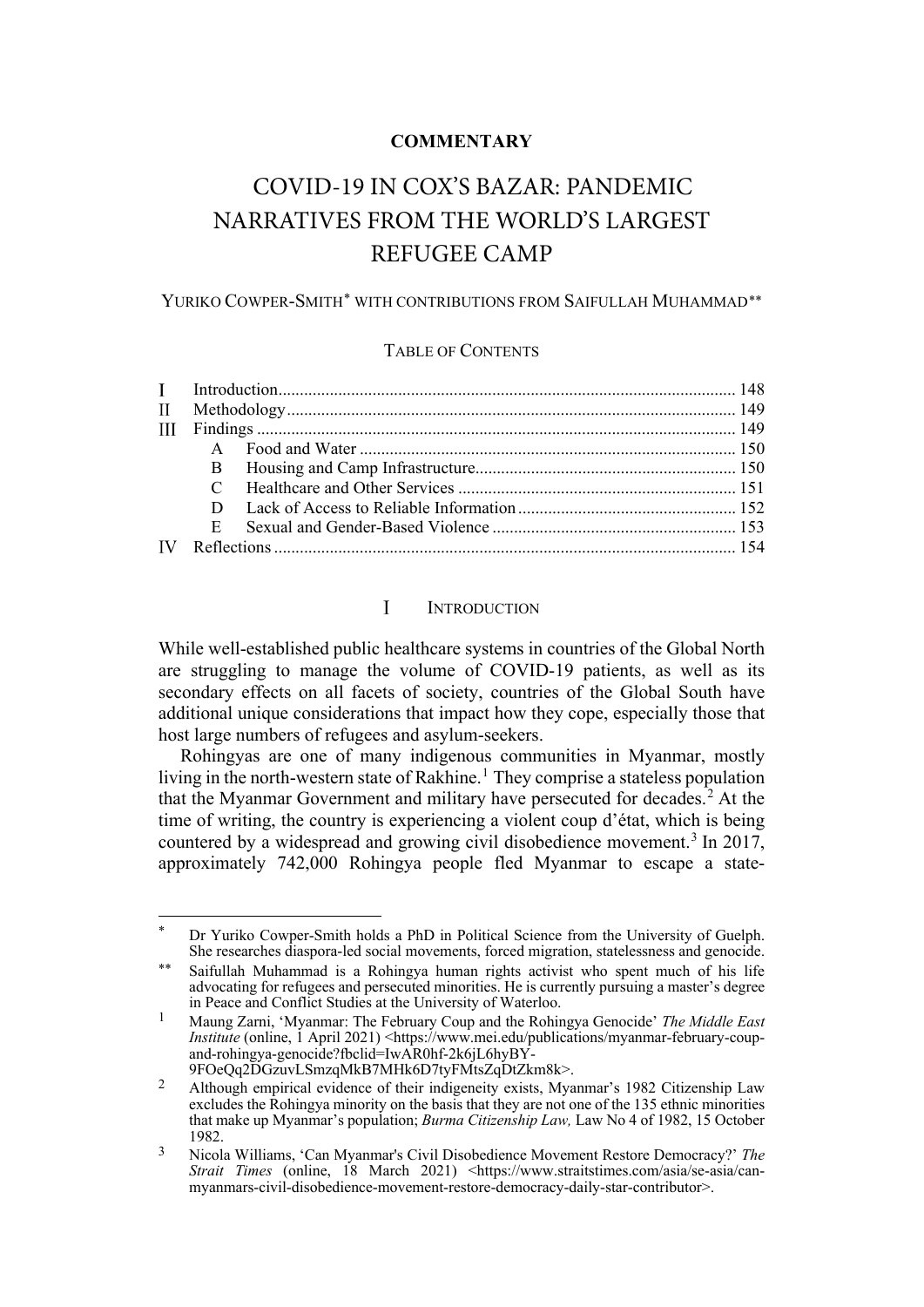sanctioned and military-led genocidal campaign,  $4$  to join around 300,000 Rohingya refugees who were already settled in the Cox's Bazar area of Bangladesh.<sup>[5](#page-1-3)</sup> Cox's Bazar is now home to one of the world's largest and densest refugee camps in this cross-border region.<sup>[6](#page-1-4)</sup>

On 14 May 2020, the first official case of COVID-19 was detected in the camps.[7](#page-1-5) On 2 June 2020, the first official COVID-19 related death was reported by Bangladeshi authorities.<sup>[8](#page-1-6)</sup> Later in the year, the World Health Organization ('WHO') reported that, 'as of 11 November 2020, 348 confirmed cases and 10 deaths were reported in the Rohingya refugee camps.'[9](#page-1-7) Although these numbers are not strikingly high, the risk factors in refugee camps warrant particular attention.

#### $\mathbf{I}$ **METHODOLOGY**

<span id="page-1-0"></span>A combination of desk-based research from secondary sources, both academic and grey literature, and the personal experiences of Saifullah Muhammad, a Rohingya genocide survivor, were canvassed to identify themes related to how the people in the camps are coping with the pandemic.<sup>[10](#page-1-8)</sup> Having grown up in the camps, many of Muhammad's immediate family and friends continue to live there. His current, on-the-ground observations from his contacts are thus valuable, timely insights. We collated the desk-based research with his narrative evidence to illustrate what life has been like in the camps during the COVID-19 pandemic.

#### $III$ FINDINGS

<span id="page-1-1"></span>Several main themes stand out in our findings. First, food and water sources are even more scarce during the pandemic. Second, housing is inadequate and insecure during the best times in the camps, let alone during a pandemic. Third, there is a lack of access to adequate healthcare and a shortage of medical supplies and testing capabilities. Other services, such as education, have also been curtailed. Fourth, due to a long-standing internet blackout, there has been a lack of access to reliable information, and misinformation is rampant. Fifth, sexual and

<span id="page-1-2"></span><sup>4</sup> United Nations High Commissioner for Refugees ('UNHCR'), 'Rohingya Emergency' United Nations High Commissioner for Refugees (Web Page, 31 July 2019) <https://www.unhcr.org/rohingya-emergency.html>.

<span id="page-1-3"></span><sup>&</sup>lt;sup>5</sup> Assessment Capacities Project, 'Rohingya Crisis: Situation Analysis November 2017 – Bangladesh' Reliefweb (Report 22 November 2017) Bangladesh' *Reliefweb* (Report 22 <https://reliefweb.int/report/bangladesh/rohingya-crisis-situation-analysis-november-2017>.

<span id="page-1-5"></span><span id="page-1-4"></span><sup>6</sup> United Nations High Commissioner for Refugees (n 4).

<sup>7</sup> World Health Organization, '6 Months Later: How has Covid-19 Impacted the Life of the First Rohingya Patient?' *World Health Organization* (online, 12 November 2020) < https://www.who.int/bangladesh/news/detail/12-11-2020-6-months-later-how-has-covid-19 impacted-the-life-of-the-first-rohingya-patient>.

<span id="page-1-6"></span><sup>8</sup> The Associated Press, 'Bangladesh Confirms 1st Death of Rohingya from Coronavirus' *CTV News* (online, 2 June 2020) <https://www.ctvnews.ca/health/coronavirus/bangladeshconfirms-1st-death-of-rohingya-from-coronavirus-1.4965114>; Aid workers are also susceptible to the virus. See Dr Ishaat Nabila, 'Here's What It's Like to Battle COVID-19 Inside the World's Largest Refugee Camp' Save the Children (online) the World's Largest Refugee Camp' <https://www.savethechildren.org/us/charity-stories/health-care-worker-fighting-covid-19 rohingya-refugee-camp>.

<span id="page-1-8"></span><span id="page-1-7"></span><sup>9</sup> World Health Organization (n 7).

<sup>10</sup> Disclaimer: The on-the-ground insights from the camps are limited to the information transmitted informally to Saifullah Muhammad, a co-contributor to this article.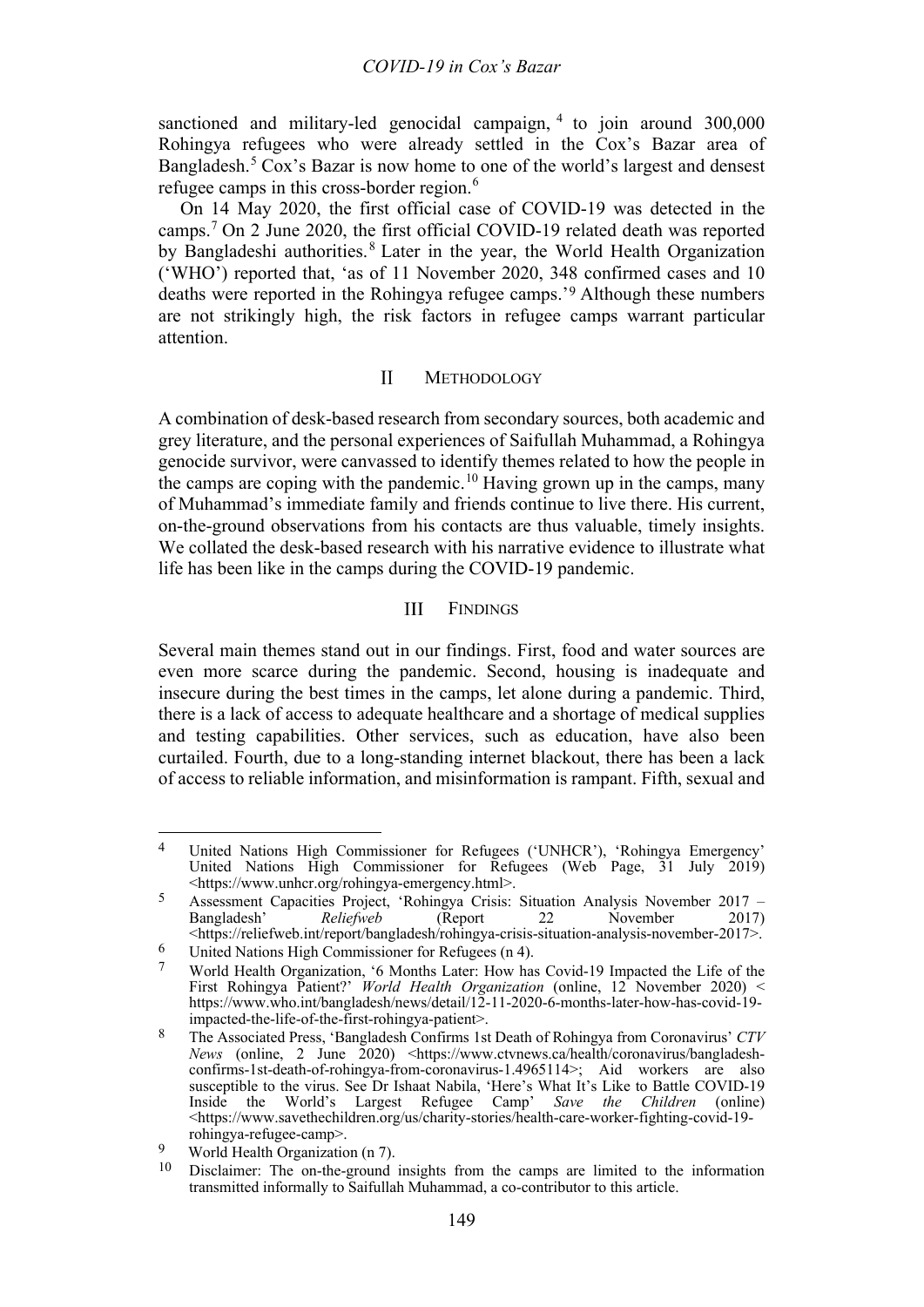<span id="page-2-0"></span>gender-based violence ('SGBV') has become more prevalent. We will expand on these themes in the part below.

# A *Food and Water*

*Médecins Sans Frontières* ('MSF') notes that food and water distribution and medical care was reduced by 80% at the outset of the pandemic, to reduce the possibility of the virus spreading further.<sup>[11](#page-2-2)</sup> As Muhammad points out, although the World Food Programme delivers food in the camps, it is not enough for most families during the pandemic. Before the pandemic, refugees worked in informal capacities and could supplement the food rations with their own income. However, paid work has almost entirely ceased since the onset of the pandemic. Presently, he notes that refugees are provided with a monthly meal box. If they want to procure nutritious food beyond this box, they are compelled to pay high local prices, which they cannot afford without their informal incomes. As a result, people are suffering from malnutrition and related ailments more frequently than before.

Muhammad also states that water shortages are a regular occurrence every summer, and refugees often resort to drinking non-potable water. He notes that his family, among the 32,000 refugees who have lived in Nayapara and Kutupalong refugee camps for 30 years,[12](#page-2-3) have never had a reliable source of potable water. The short supply of potable water and running water for toilets increase the likelihood of the settlements becoming the site of a COVID-19 outbreak, due to the lack of sanitary conditions.<sup>[13](#page-2-4)</sup> Baths, toilets and water are communally shared, and there are open sewers in the camps. Evidently, potable water is even more crucial during the pandemic.

# B *Housing and Camp Infrastructure*

<span id="page-2-1"></span>The Bangladeshi Government initially banned the construction of permanent housing in the camps. The refugee influx was treated as a temporary crisis that would be resolved with future repatriation.<sup>[14](#page-2-5)</sup> For that reason, although some Rohingya people have lived in Cox's Bazar for generations, accommodations are made mainly of bamboo, rather than more durable materials, such as brick and concrete. Due to the fragile and makeshift, yet densely packed, housing which is permitted, refugees lack privacy and security.<sup>[15](#page-2-6)</sup> Their homes are prone to damage

<span id="page-2-2"></span><sup>11</sup> Médecins Sans Frontières, 'Relocations, Reduced Services Leave Rohingya Communities at Breaking Point in Bangladesh' *Médecins Sans Frontières* (online, 21 January 2021) <https://www.msf.org/rohingya-communities-are-breaking-point-bangladesh>

<span id="page-2-4"></span><span id="page-2-3"></span><sup>12</sup> This anecdotal figure was provided by Muhammad.

<sup>13</sup> Michael Sullivan, 'COVID-19 has Arrived in Rohingya Refugee Camps and Aid Workers Fear the Worst' NPR (online, 15 May 2020) <https://www.npr.org/sections/coronavirus-liveupdates/2020/05/15/856584129/covid-19-has-arrived-in-rohingya-refugee-camps-and-aidworkers-fear-the-worst>.

<span id="page-2-5"></span><sup>14</sup> Victoria Milko and Clare Hammond, 'The World's Largest Refugee Camp is Becoming a Real City' *Bloomberg* (online, 27 September 2019) <https://www.bloomberg.com/news/articles/2019-09-27/how-the-rohingya-refugee-campturned-into-a-city>.

<span id="page-2-6"></span> $15$  ibid.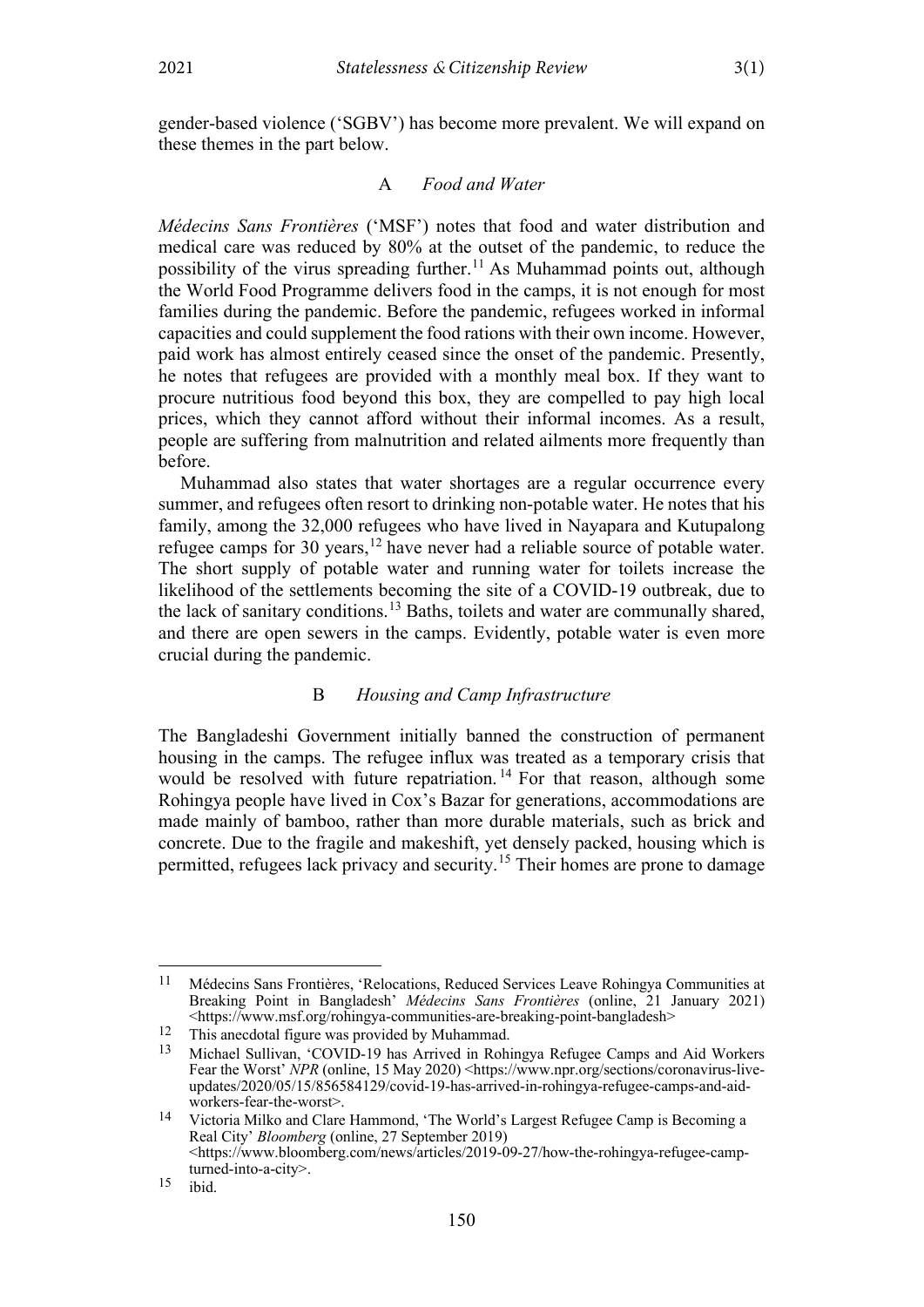### *COVID-19 in Cox's Bazar*

from natural events such as monsoons and landslides. As Ram Das, who works for CARE International, stated in an interview with NPR:[16](#page-3-1)

It is four times the density of New York City, eight times the density of Wuhan city. That's how packed it is...You can't just keep people inside the house 24 hours. They have to go out for food. They have to go to the community toilets. They have to go to the health centers. So it's very difficult to make sure that all the million people follow these standards.

Muhammad agrees, noting that the condition of the refugee shelters is dire. According to him, families of 10 to 15 people live in small shelters made of bamboo and covered by tarpaulin sheets. He has heard of terrible accidents caused by monsoons, flooding, fires and windstorms. When these accidents occur, refugees become homeless for indefinite periods. Due to climate change, Muhammad believes that unpredictable natural disasters will occur more frequently in the future. Furthermore, shelters that were slated for repair have been postponed due to pandemic-cited justifications. These infrastructural challenges are a significant contributing reason as to why Rohingya refugees have been made even more vulnerable by the pandemic.

## C *Healthcare and Other Services*

<span id="page-3-0"></span>The WHO engaged with the Bangladeshi Ministry of Health and Family Welfare and the Refugee Relief and Repatriation Commissioner office to plan and prepare for a COVID-19 outbreak,<sup>[17](#page-3-2)</sup> primarily focusing on reducing transmission as an early part of their strategy.<sup>[18](#page-3-3)</sup> This focus on reducing transmission allowed medical staff to prepare for cases of infection which would arise in the following months. For example, when cases were first detected, 120 healthcare workers had been trained in clinical case management, 270 beds were available and 300 healthcare workers had been trained in Infection Prevention and Control.<sup>[19](#page-3-4)</sup> Other groups, such as Save the Children, contributed to the construction of an isolation and treatment centre.<sup>[20](#page-3-5)</sup>

Yet, as Muhammad points out, the situation in the health sector is complicated. The health services in the refugee camps are understaffed and under-resourced to begin with. Refugees cannot access adequate treatment. In his view, due to corruption, the necessary medical supplies, treatments, medicine, drugs and healthcare products are often 'sold out'. Although statistics are unavailable, Muhammad has heard of many unnecessary deaths, caused by a lack of necessary medical care and resources in the camp-based hospitals. Additionally, the acute shortage of clean water in the camps is especially problematic during the pandemic; refugees who are already prone to water-borne diseases must also grapple with COVID-19.

<span id="page-3-1"></span><sup>16</sup> Rohingya Refugee Camps Recorded First COVID-19 Death' *Morning Edition* (Michael Sullivan, NPR, 19 June 2020) <https://www.npr.org/2020/06/19/880754372/rohingyarefugee-camps-recorded-first-covid-19-death>.

<span id="page-3-2"></span><sup>&</sup>lt;sup>17</sup> World Health Organization (n 7).<br><sup>18</sup> ibid

 $\frac{18}{19}$  ibid.

<span id="page-3-5"></span><span id="page-3-4"></span><span id="page-3-3"></span> $\frac{19}{20}$  ibid.

<sup>20</sup> Ishaat Nabila, 'Battling COVID-19 Inside the World's Largest Refugee Camp' *Save the Children* (Web Page) <https://www.savethechildren.org/us/charity-stories/health-careworker-fighting-covid-19-rohingya-refugee-camp>.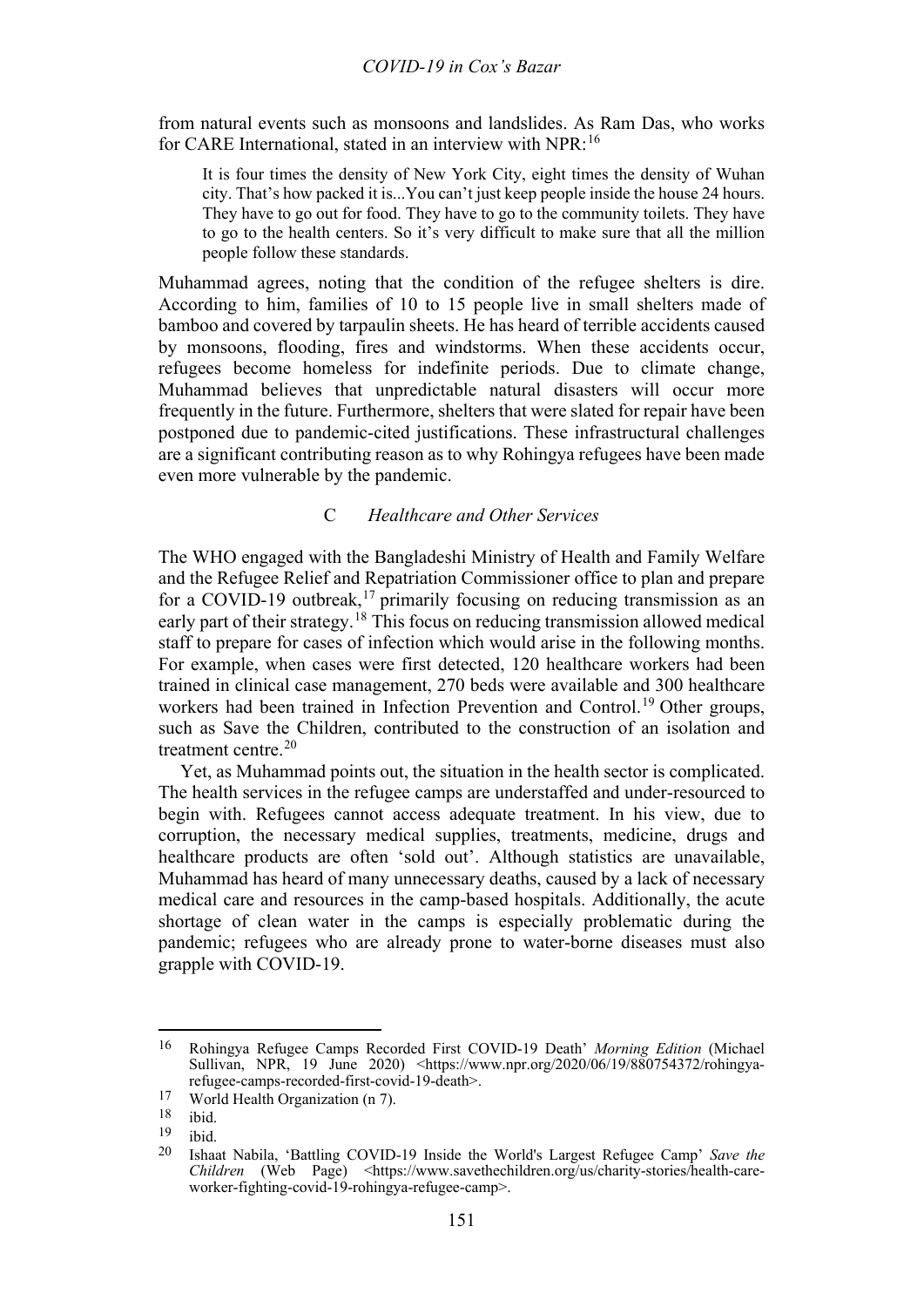MSF also notes that reducing healthcare and other services impacts mental health and creates other spill-over effects, such as an increase in physical violence.[21](#page-4-1) Muhammad adds that the mental health dimension of health is critical. Particularly at risk is the mental health of the youngest generation, because they are deprived of many basic needs, including education. According to Muhammad, these youths have an understandingly bleak outlook on the future, due to the absence of alternatives and long-term opportunities.

The Bangladeshi Government has also denied Rohingya refugees access to formal education. As Human Rights Watch asserts, 'the denial of education to Rohingya children is an entrenched policy that Bangladesh has imposed for decades.'[22](#page-4-2) The existing informal children's centres in the camps have been closed since the beginning of the pandemic. According to Muhammad, although more than a year has now passed, no alternative has been presented and implemented to educate Rohingya refugees formally.

# D *Lack of Access to Reliable Information*

<span id="page-4-0"></span>In September 2019, internet and mobile phones were banned in the refugee camps.[23](#page-4-3) In the quickly evolving scenario of a pandemic, reliable information is needed. Lack of access to vital communications channels results in people missing out on crucial information required to make informed decisions. In 2020, Fortify Rights requested that Bangladesh lift restrictions on internet and mobile communications.[24](#page-4-4) The Government restored the internet in the camps at the end of August 2020.[25](#page-4-5) However, fear that it could be cut at any time remains. People are worried that they will lose their lifelines to friends and family in the diaspora and access to local and international news.

The construction of a fence around the camps' perimeter was recently completed, further limiting sources of information and freedom of movement in an already confined and congested geographic area. Fortify Rights reported that the barbed-wire fencing is restricting movement and creating psychological distress for the Rohingya refugee population.<sup>[26](#page-4-6)</sup> According to Muhammad, there is a growing sense of panic among the refugees, as they are concerned that the encirclement of the camps is creating a concentration camp-like setting. Indeed, when massive fires ripped through the camps in March 2021, witnesses described that people could not physically escape the fires due to the fencing.<sup>[27](#page-4-7)</sup>

<span id="page-4-2"></span><span id="page-4-1"></span><sup>&</sup>lt;sup>21</sup> Médecins Sans Frontières (n 11).<br><sup>22</sup> Ulyman Bights Watch. *"Ans* Wa

<sup>22</sup> Human Rights Watch, '"Are We Not Human?" Denial of Education for Rohingya Refugee Children in Bangladesh' *Human Rights Watch* (Report 24 July 2020) <https://www.hrw.org/report/2019/12/03/are-we-not-human/denial-education-rohingyarefugee-children-bangladesh>.

<span id="page-4-3"></span><sup>23</sup> Fortify Rights, 'Bangladesh: End Internet Blackout to Protect Public Health of Rohingya refugees and Host Communities' *Fortify Rights* (2 April 2020) <https://www.fortifyrights.org/bgd-inv-2020-04-02/>.

<span id="page-4-5"></span><span id="page-4-4"></span> $\frac{24}{25}$  ibid.

<sup>25</sup> Humayun Kabir Bhuiyan, '3G, 4G Internet restored in Rohingya camps' *Dhaka Tribune*  (online, 28 August 2020) <https://www.dhakatribune.com/bangladesh/rohingyacrisis/2020/08/28/3g-4g-internet-restored-in-rohingya-camps>.

<span id="page-4-7"></span><span id="page-4-6"></span> $\frac{26}{27}$  Fortify Rights (n 23).

<sup>27</sup> Voice of America News, 'Bodies recovered from site of massive fire at Rohingya refugee camp in Bangladesh' *VOA News* (online, 24 March 2021) <https://www.voanews.com/southcentral-asia/bodies-recovered-site-massive-fire-rohingya-refugee-camp-bangladesh>.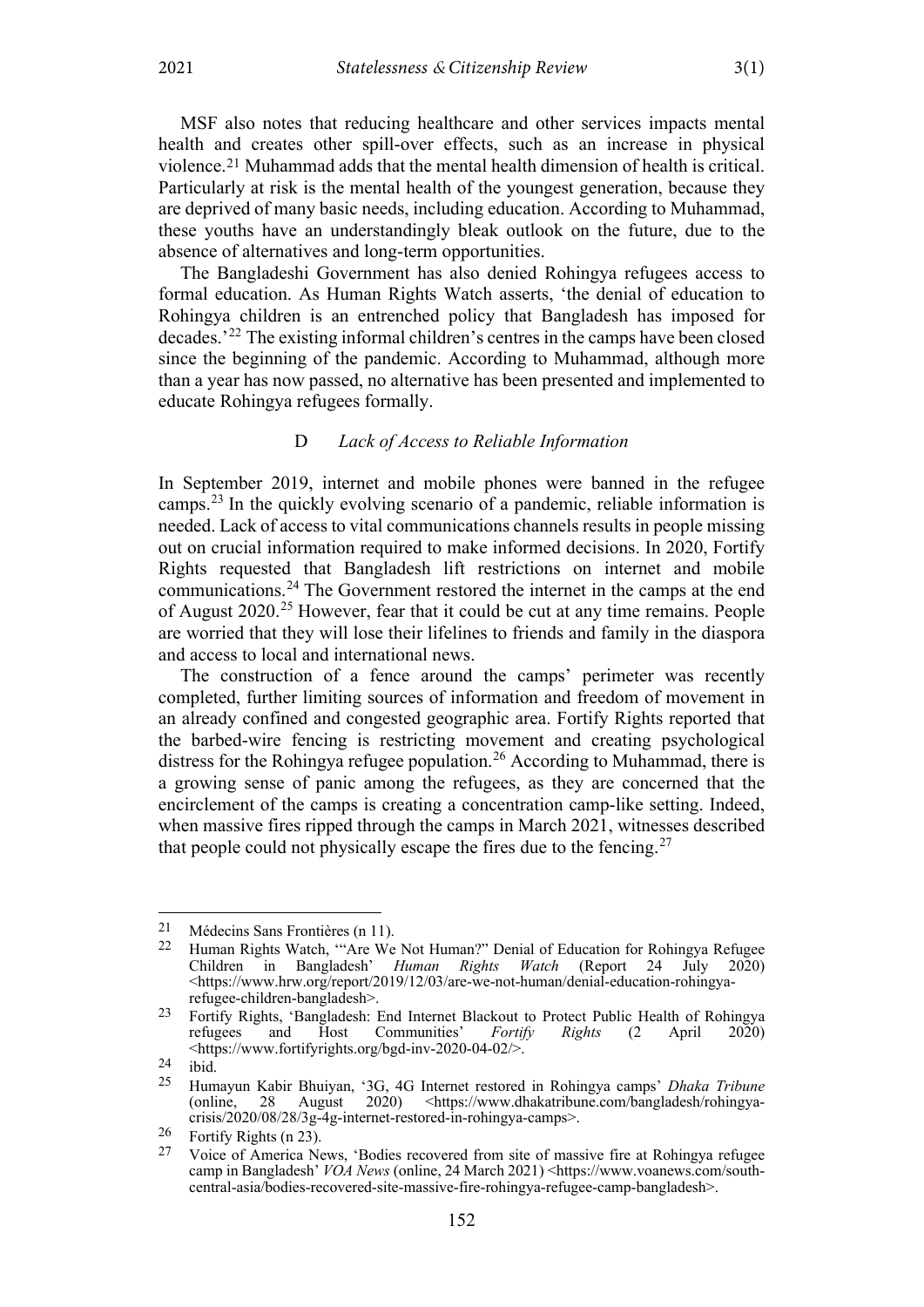### *COVID-19 in Cox's Bazar*

### E *Sexual and Gender-Based Violence*

<span id="page-5-0"></span>In October 2020, the Inter-Sector Coordination Group ('ISCG') Gender Hub outlined some of the gender-related impacts of the pandemic on Rohingya women and girls in Cox's Bazar.<sup>[28](#page-5-1)</sup> In general, the ISCG found that unpaid care work increased, access to services and entitlements were reduced and new constrictions on choice made Rohingya women reportedly less able to make independent decisions.

Rohingya women and girls' considerations of protection, health and maternal health, hygiene, education and communication have changed during the pandemic. [29](#page-5-2) There have been changes to safety considerations with SGBV increasing due to the curtailing of services and women/girl-designated spaces.<sup>[30](#page-5-3)</sup> Muhammad adds that domestic violence has also increased due to male partners staying at home for extended periods without paid work. Similarly, health has been affected as access to essential services such as sexual, reproductive and maternal health have been reduced. Health services considered non-essential, such as justice for SGBV survivors, have been halted during the pandemic.

Additionally, menstrual material distribution has been delayed, and women and girls face challenges in washing their menstrual cloths appropriately. The lack of water storage systems and containers, compounded by wait times for water, has also put women and girls at greater risk of SBGV.<sup>[31](#page-5-4)</sup> As occurred before the pandemic, toilets are overcrowded during the day, but women and girls risk harassment when accessing them at night. $32$ 

In other aspects of daily life, less access to education uniquely impacts women and girls as men and boys' education is prioritised, which has especially occurred during the pandemic.<sup>[33](#page-5-6)</sup> Communication has changed as women and girls, who generally prefer to receive information through door-to-door visits and face-toface interactions with people, may have differential access to reliable information during the pandemic due to the reduction of in-person activities.<sup>[34](#page-5-7)</sup>

According to Muhammad, the situation of Rohingya girls and women has altered during the pandemic. For instance, he has been told that child marriages have become more frequent. Although he notes that many of these marriages have ended in divorce, the young women and girls are then sold to traffickers under the pretext of offering them a 'better life'. On a related note, Muhammad has been told that drug trafficking, child kidnapping for ransom, sex slavery and labour exploitation are all escalating. In most cases, he doubts that law enforcement agencies adequately investigate the incidents.

ibid.

<span id="page-5-1"></span><sup>28</sup> Inter-Sector Coordination Group Gender Hub, 'In the Shadows of the Pandemic: The Gendered Impact of COVID-19 on Rohingya and Host Communities' *Reliefweb* (14 October 2020) <https://reliefweb.int/report/bangladesh/shadows-pandemic-gendered-impact-covid-19-rohingya-and-host-communities-october>.

<span id="page-5-3"></span><span id="page-5-2"></span> $\frac{29}{30}$  ibid.

<sup>30</sup> United Nations International Children's Emergency Fund also anticipated a rise in SGBV; see Kettie Jean and Jason Miks, 'Preventing a silent crisis for Rohingya women and girls during<br>COVID-19 pandemic' UNICEF (Web Page, 14 October 2020) COVID-19 pandemic' *UNICEF* (Web Page, 14 October 2020) <https://www.unicef.org/coronavirus/preventing-silent-crisis-rohingya-women-and-girlsduring-covid-19-pandemic>.

<span id="page-5-4"></span> $\frac{31}{32}$  ibid.

<span id="page-5-5"></span> $\frac{32}{33}$  ibid.

<span id="page-5-7"></span><span id="page-5-6"></span> $\frac{33}{34}$  ibid.